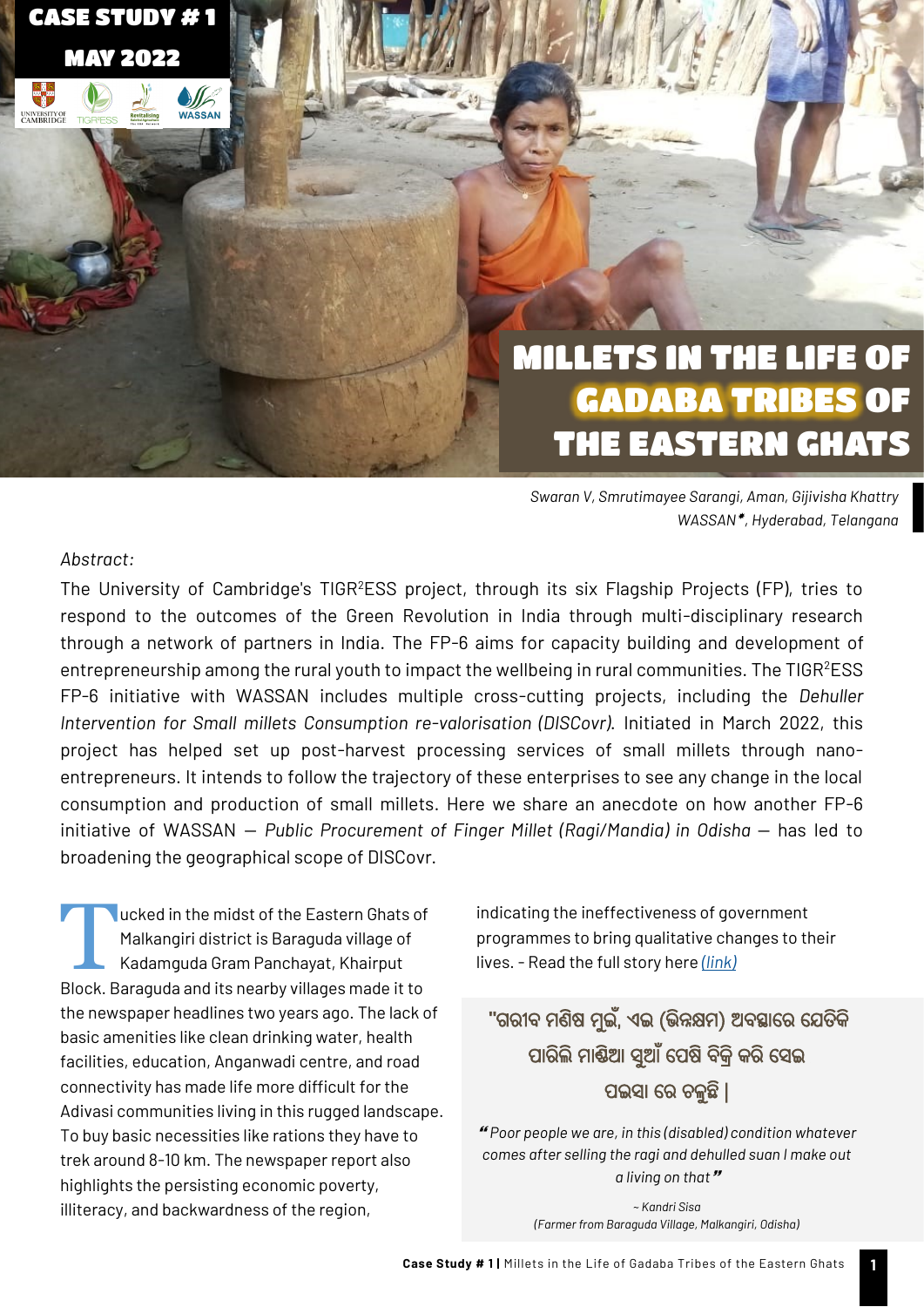

*(Image 1:-(Google Earth image of the undulating route (in Red) from State Highway 47 to Baraguda village) (Yellow pushpin on the top right))*

# It's by pure happenstance that Baraguda comes into the study under *[TIGR](https://tigr2ess.globalfood.cam.ac.uk/)<sup>2</sup>ESS* titled *[Public Procurement](https://www.wassan.org/what-we-do/#ongoingprograms)  [of Finger Millet \(Ragi/Mandia\) in Odisha \(Project](https://www.wassan.org/what-we-do/#ongoingprograms)-1)*.

Sometimes sampling becomes a difficult task not because of its statistical complexity, but because of the many 'samples' that gets left out during the



process. **Especially** when the samples have flesh and blood and years of life stories to tell. Field enumerators Muralidhar Kirsani and Bijaya Kumar Nayak were en route to one of our sample villages near Baraguda when they met

**Kandri Sisa**. A middle-aged woman from the **"Gadaba"** tribe, mobility restricted by a health condition, Kandri Sisa was operating her *chakki*  (traditional hand-operated grinder) to dehull *Suan*  (Little millet).

On any count, this encounter was outside the purview of our project. She was neither on our sample list nor was she processing Ragi - the millet of our interest. She is a marginal farmer living on whatever little she could cultivate from her podu land. She cannot walk without the help of a walking stick. Trekking to the PDS centre 10 kilometres away is well beyond her. Many missed offtakes from the Fair Price Shop mean her name was struck out from the list of beneficiaries. Also, she is not receiving support from any other government welfare schemes including those meant for the differently-abled.